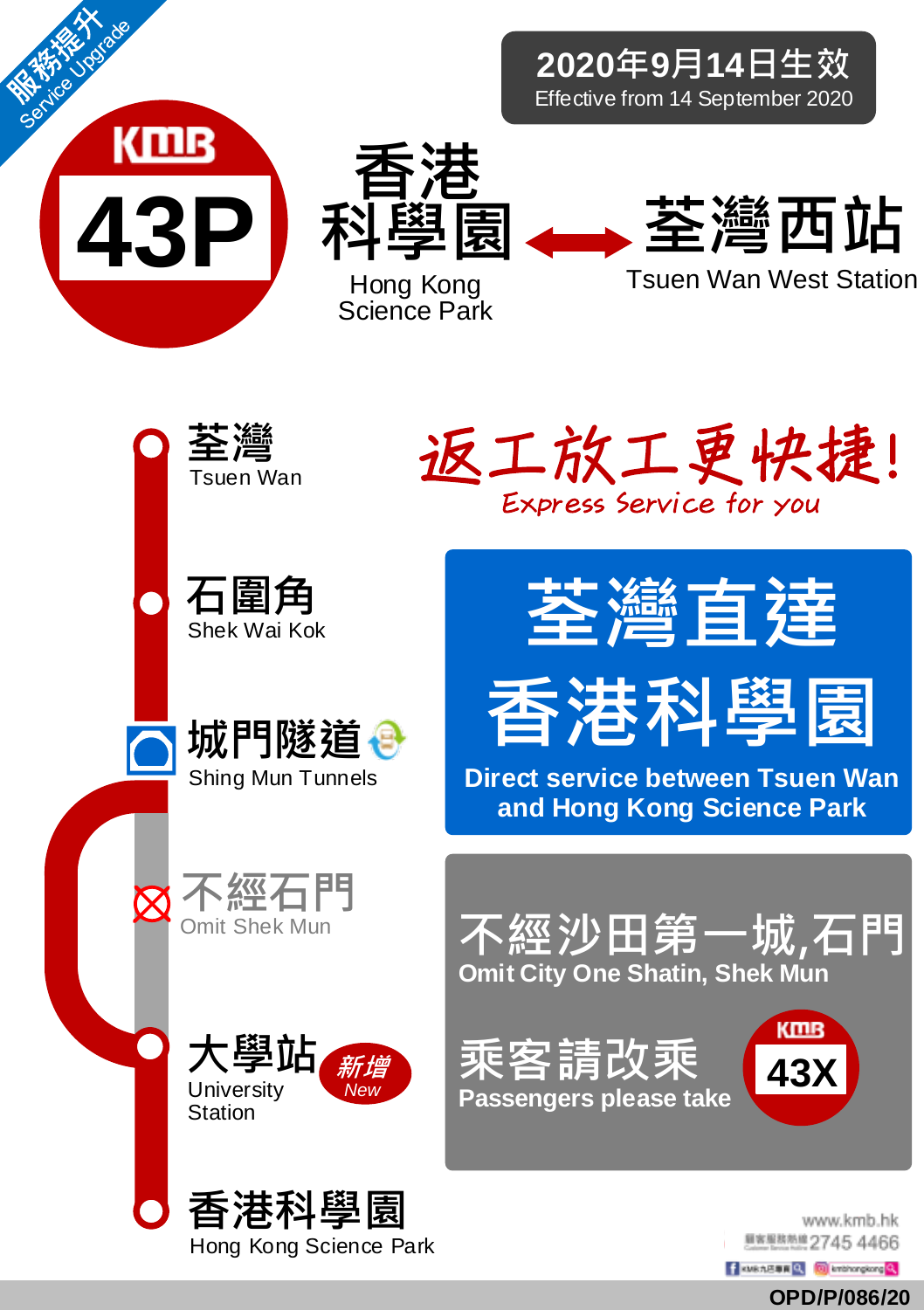



| 巴士站<br><b>Bus Stop</b> |                                         | 車費<br>Fare | 巴士站<br>Bus Stop |                                         | 車費<br>Fare |
|------------------------|-----------------------------------------|------------|-----------------|-----------------------------------------|------------|
| 荃灣西站總站                 | Tsuen Wan West Station B/T              |            | 香港科學園           | Hong Kong Science Park                  |            |
| 2 荃灣大河道                | Tai Ho Road Tsuen Wan                   |            | 香港科學園第三期<br>2   | Hong Kong Science Park<br>Phase 3       |            |
| 3 荃灣眾安街                | Chung On Street Tsuen Wan               |            | 香港生物科技研究院<br>3  | Hong Kong Institute of<br>Biotechnology | \$9.1      |
| 4 綠楊新邨                 | Luk Yeung Sun Chuen                     |            | 4 水上活動中心        | <b>Water Sports Centre</b>              |            |
| 5 石圍角邨石蓮樓              | Shek Lin House Shek Wai<br>Kok Estate   | \$9.1      | 5 大學站           | University Station                      |            |
| 6 石圍角邨石菊樓              | Shek Kuk House Shek Wai<br>Kok Estate   |            | 城門隧道轉車站<br>6    | Shing Mun Tunnels Bus<br>Interchange    |            |
| 7 東普陀                  | Tung Po To                              |            | 7 三棟屋村          | Sam Tung Uk Resite Village              |            |
| 8 三棟屋村                 | Sam Tung Uk Resite Village              |            | 海壩村<br>8        | Hoi Pa Resite Village                   |            |
| 9 城門隧道轉車站 ●            | Shing Mun Tunnels Bus<br>Interchange    | \$1.0      | 石圍角邨石葵樓<br>9    | Shek Kwai House Shek Wai<br>Kok Estate  |            |
| 10 大學站                 | <b>University Station</b>               |            | 石圍角邨石荷樓<br>10   | Shek Ho House Shek Wai Kok<br>Estate    |            |
| 11 水上活動中心              | Water Sports Centre                     |            | 薫荃體育館           | Wai Tsuen Sports Centre                 | \$5.8      |
| 12 香港生物科技研究院           | Hong Kong Institute of<br>Biotechnology | \$6.4      | 12 荃灣眾安街        | Chung On Street Tsuen Wan               |            |
| 13 香港科學園               | Hong Kong Science Park                  |            | 13 荃灣大河道        | Tai Ho Road Tsuen Wan                   |            |
| 14 香港科學園第三期            | Hong Kong Science Park<br>Phase 3       |            | 荃灣西站總站<br>14    | Tsuen Wan West Station B/T              |            |

## 乘客可於城門隧道轉車站轉乘以下路線前往其他目的地 :

| Passengers can interchange at Shing Mun Tunnels Bus Interchange for: |                                |                     |                                |  |
|----------------------------------------------------------------------|--------------------------------|---------------------|--------------------------------|--|
| 往:                                                                   | 轉乘九巴路線:                        | 往:                  | 轉乘九巴路線:                        |  |
| To:                                                                  | Interchange with KMB Route(s): | To:                 | Interchange with KMB Route(s): |  |
| 屯門(經屯門公路轉車站)<br>Tuen Mun (via Tuen Mun Road Interchange)             | 263                            | 葵芳<br>Kwai Fong     | 46X, 47X                       |  |
| 元朗、天水圍(經大欖隧道轉車站)                                                     | 269D                           | 荃灣、青衣               | 43X, 48X, 49X,                 |  |
| Yuen Long, Tin Shui Wai<br>(via Tai Lam Tunnel Interchange)          |                                | Tsuen Wan, Tsing Yi | 73X, 278X                      |  |

| 時間表 Timetable |      |                       |                                    |      |                       |
|---------------|------|-----------------------|------------------------------------|------|-----------------------|
|               |      | 星期一至五                 | Mondays to Fridays                 |      |                       |
| 時段 Period     |      | 班次(分鐘) Frequency(min) | 時段 Period                          |      | 班次(分鐘) Frequency(min) |
| $0720 - 0820$ |      | 12                    | $1755 - 1839$                      |      | $10 - 12$             |
| 星期六(公眾假期除外)   |      |                       | Saturdays (except Public Holidays) |      |                       |
| 0730          | 0750 | 0800                  | 1810                               | 1820 | 1830                  |